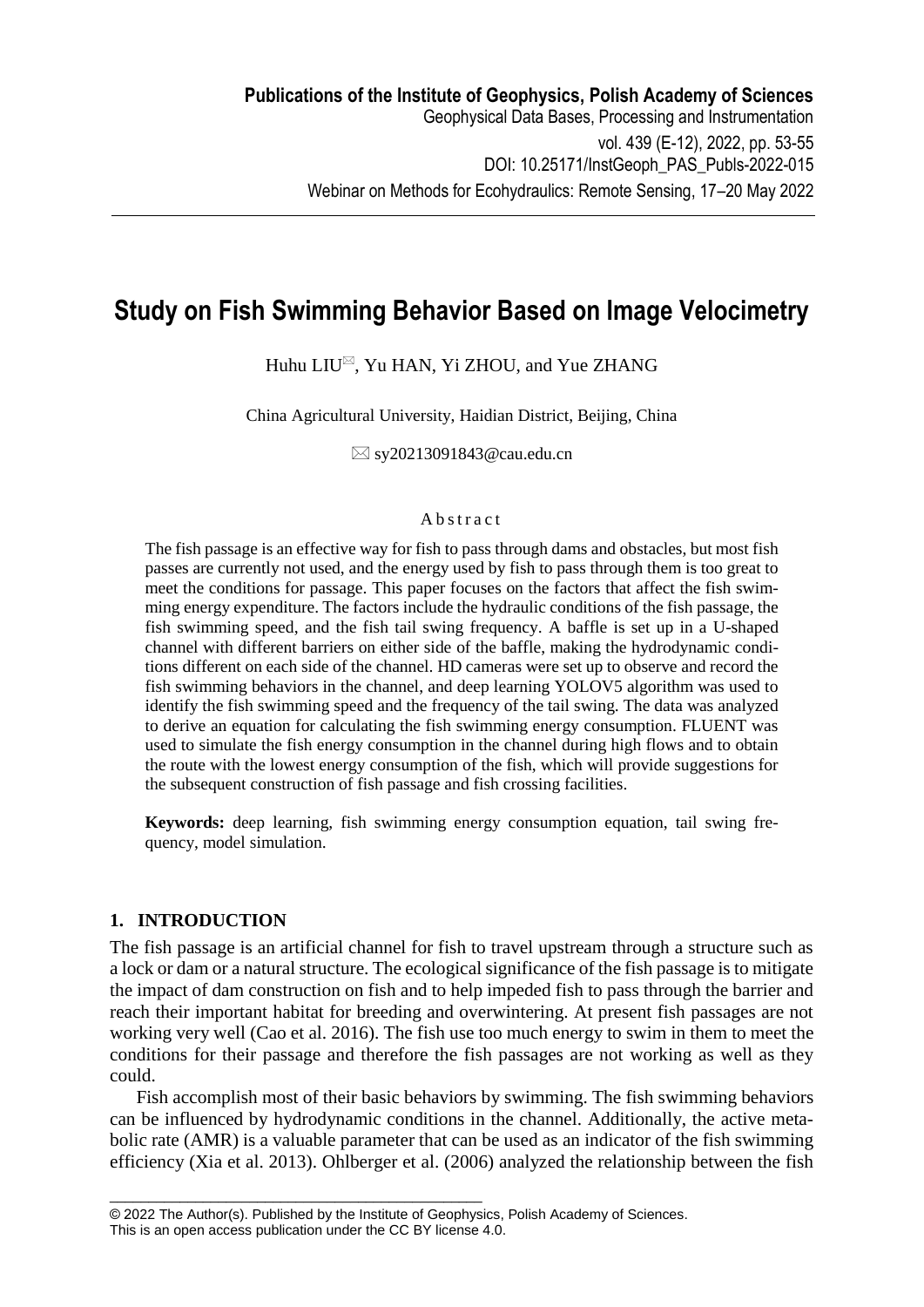swimming speed and AMR in the channel and derive the equation [\(Ohlberger et](https://www.webofscience.com/wos/author/record/1422629) al. 2005, 2006). This paper focuses on the relationship between the fish energy consumption and the hydraulic conditions in the channel and the fish own factors, and get the fish swimming energy consumption equation.

## **2. EXPERIMENTAL SET UP**

A baffle in the U-shaped channel divides the channel into two identical parts, with different barriers on each side, making the hydrodynamic conditions different on each side (Kerr et al. 2016). Instantaneous flow velocities and water depths are measured at multiple cross sections. Turbulent kinetic energy is obtained using these data. A HD camera was set up at the upper end of the observation area to observe and record the fish swimming behaviors in the channel.

# **2.1 Animals**

The fish used in the experiment is Cyprinus Carpio haematopterus, a freshwater fish belonging to the cyprinid family, which is an active omnivorous fish and easy to observe. Thus it is widely used in biological research. And a pre-experiment was needed to determine the state of adaptation of the fish in the channel and to take valid data for analysis.

#### **2.2 Deep learning**

The camera takes the image sequence of fish swimming, and YOLOV5 uses the image processing technology to analyze the image. Then the computer establishes the mapping relationship between the pixel coordinates of the image and the coordinates of corresponding points in space through calibration. It can obtain the fish actual displacement in a short time, so as to calculate the fish swimming speed.

A fish tail swing action is taken as the initial movement and the recognition number is taken as the number of swimming tail swing. So the fish tail swing frequency is obtained by combining the number of fish tail swing and the fish swimming time.

## **3. DIMENSIONAL ANALYSIS**

The fish swimming energy expenditure is related to the fish swimming speed [\(Ohlberger et](https://www.webofscience.com/wos/author/record/1422629) al. 2005, 2006), tail swing frequency (Chen et al. 2009), fish length (Marras et al. 2015), flow velocity, water depth, turbulent kinetic energy, etc. The fish swimming energy expenditure can be expressed by the following functional equation.

$$
F(J, U, H, \text{TKE}, f, m, v, l) = 0
$$
,

where *J* is the joule, *f* is the tail swing frequency, *U* is the flow velocity, *H* is the water depth, TKE is the turbulent kinetic energy, *m* is the fish weight, *v* is the fish swimming speed, and *l* is the fish length. Based on the  $\pi$  theorem, using *l*, *v*, *m*, as the fundamental physical quantities, the above equation can be expressed in dimensionless form as follows:

$$
F = (\frac{J}{mv^2}, \frac{U}{v}, \frac{H}{l}, \frac{TKE}{v^2}, \frac{f\Box}{v})
$$

[Ohlberger et](https://www.webofscience.com/wos/author/record/1422629) al. (2006) analyzed the relationship between the fish swimming speed and AMR in the channel. The fish weight is 100 g and fish length is 10 cm, so the AMR equation is:

$$
AMR = U^{2.53} \times 2.33 + 10.
$$

Consider the AMR as the fish swimming energy consumed expenditure.